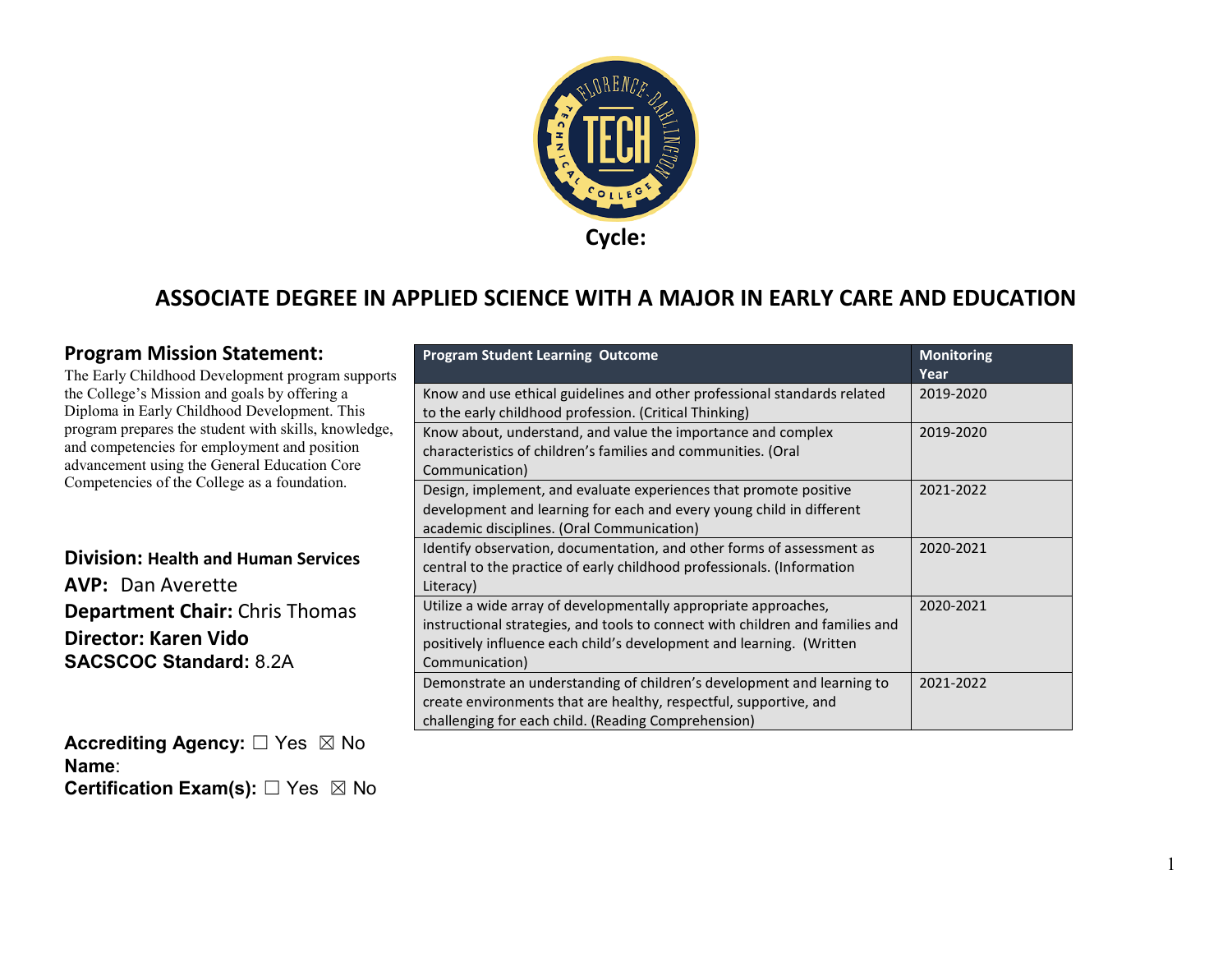| A. Program<br><b>Student Learning</b>                                                                                                                | <b>B. What</b><br><b>courses</b>                                               | C. Methods<br>for Outcomes                                                                                                                                                                              | <b>D. Expected Level</b><br>of Program                                      | <b>E. Data Collection</b>                                                                     | <b>F. Results</b>                                                                                                                           | <b>G. Plan For Improvement</b>                                                                                                                                                 |  |  |
|------------------------------------------------------------------------------------------------------------------------------------------------------|--------------------------------------------------------------------------------|---------------------------------------------------------------------------------------------------------------------------------------------------------------------------------------------------------|-----------------------------------------------------------------------------|-----------------------------------------------------------------------------------------------|---------------------------------------------------------------------------------------------------------------------------------------------|--------------------------------------------------------------------------------------------------------------------------------------------------------------------------------|--|--|
| <b>Outcomes</b>                                                                                                                                      | are PSLOs<br><b>Assessed</b>                                                   | <b>Assessment</b>                                                                                                                                                                                       | Performance                                                                 |                                                                                               |                                                                                                                                             |                                                                                                                                                                                |  |  |
| What should the<br>graduates of your<br>program be able to<br>do?                                                                                    | Where do<br>you see<br>evidence that<br>the student<br>can do these<br>things? | How does your<br>program evaluate<br>student/graduate<br>skills/abilities?                                                                                                                              | What is the expected<br>level of student<br>performance for the<br>program? | When will you collect<br>the data needed to<br>evaluate the<br>performance of the<br>program? | What are the<br>results of the<br>evaluation?<br>NOTE: include<br>student ratio with<br>all results.                                        | How will you use this information<br>to improve the program?                                                                                                                   |  |  |
| <b>Critical Thinking:</b><br>Know and use ethical<br>guidelines and other<br>professional standards<br>related to the early<br>childhood profession. | <b>ECD 201</b>                                                                 | Students will look<br>in the NAEYC<br>Code of Ethical<br>Conduct and<br>identify the most<br>appropriate<br>principle that<br>suggests what the<br>ethical response<br>should be to each<br>case study. | 70% of students in the<br>course will score 70%<br>or higher.               | Fall 2019                                                                                     | 12 out of 13<br>students (92%)<br>scored 70% or<br>higher. The lowest<br>score on the<br>assessment was<br>30% and the<br>highest was 100%. | The expected level of learning was<br>met. We will continue to use<br>practical in-class experiences to<br>utilize and apply ethical guidelines<br>and professional standards. |  |  |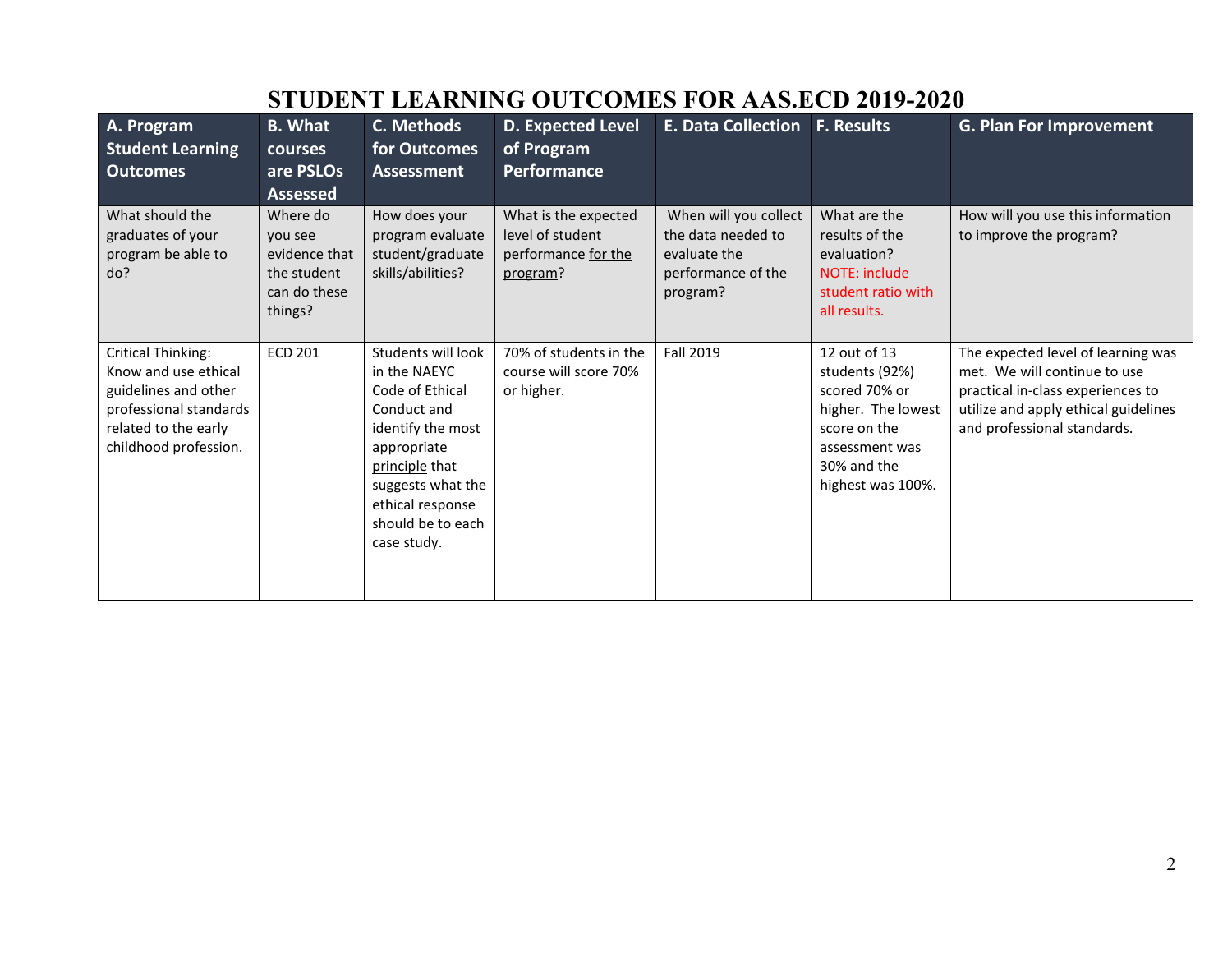| A. Program<br><b>Student Learning</b><br><b>Outcomes</b>                                                                                                | <b>B. What</b><br>courses<br>are PSLOs<br><b>Assessed</b>                         | C. Methods for<br><b>Outcomes</b><br><b>Assessment</b>                                                                                                                                                                   | D. Expected Level<br>of Program<br><b>Performance</b>                       | <b>E. Data Collection F. Results</b>                                                          |                                                                                                                                                 | <b>G. Plan For Improvement</b>                                                                                                                                                 |
|---------------------------------------------------------------------------------------------------------------------------------------------------------|-----------------------------------------------------------------------------------|--------------------------------------------------------------------------------------------------------------------------------------------------------------------------------------------------------------------------|-----------------------------------------------------------------------------|-----------------------------------------------------------------------------------------------|-------------------------------------------------------------------------------------------------------------------------------------------------|--------------------------------------------------------------------------------------------------------------------------------------------------------------------------------|
| What should the<br>graduates of your<br>program be able to<br>do?                                                                                       | Where do<br>you see<br>evidence<br>that the<br>student can<br>do these<br>things? | How does your<br>program evaluate<br>student/graduate<br>skills/abilities?                                                                                                                                               | What is the expected<br>level of student<br>performance for the<br>program? | When will you<br>collect the data<br>needed to evaluate<br>the performance of<br>the program? | What are the<br>results of the<br>evaluation?<br>NOTE: include<br>student ratio with<br>all results.                                            | How will you use this information<br>to improve the program                                                                                                                    |
| <b>Critical Thinking:</b><br>Know and use ethical<br>guidelines and other<br>professional<br>standards related to<br>the early childhood<br>profession. | <b>ECD 109</b>                                                                    | Each student will<br>develop a business<br>plan to open their<br>own<br>childcare center.<br>This will include all<br>major expenses<br>required for the<br>start-up of the<br>center broken<br>down into<br>categories. | 70% of students in the<br>course will score 70%<br>or higher.               | Spring 2020                                                                                   | 12 out of 12<br>students (100%)<br>scored 70% or<br>higher. The lowest<br>score on the<br>assessment was<br>71.76% and the<br>highest was 100%. | The expected level of learning was<br>met. We will continue to use<br>practical in-class experiences to<br>utilize and apply ethical guidelines<br>and professional standards. |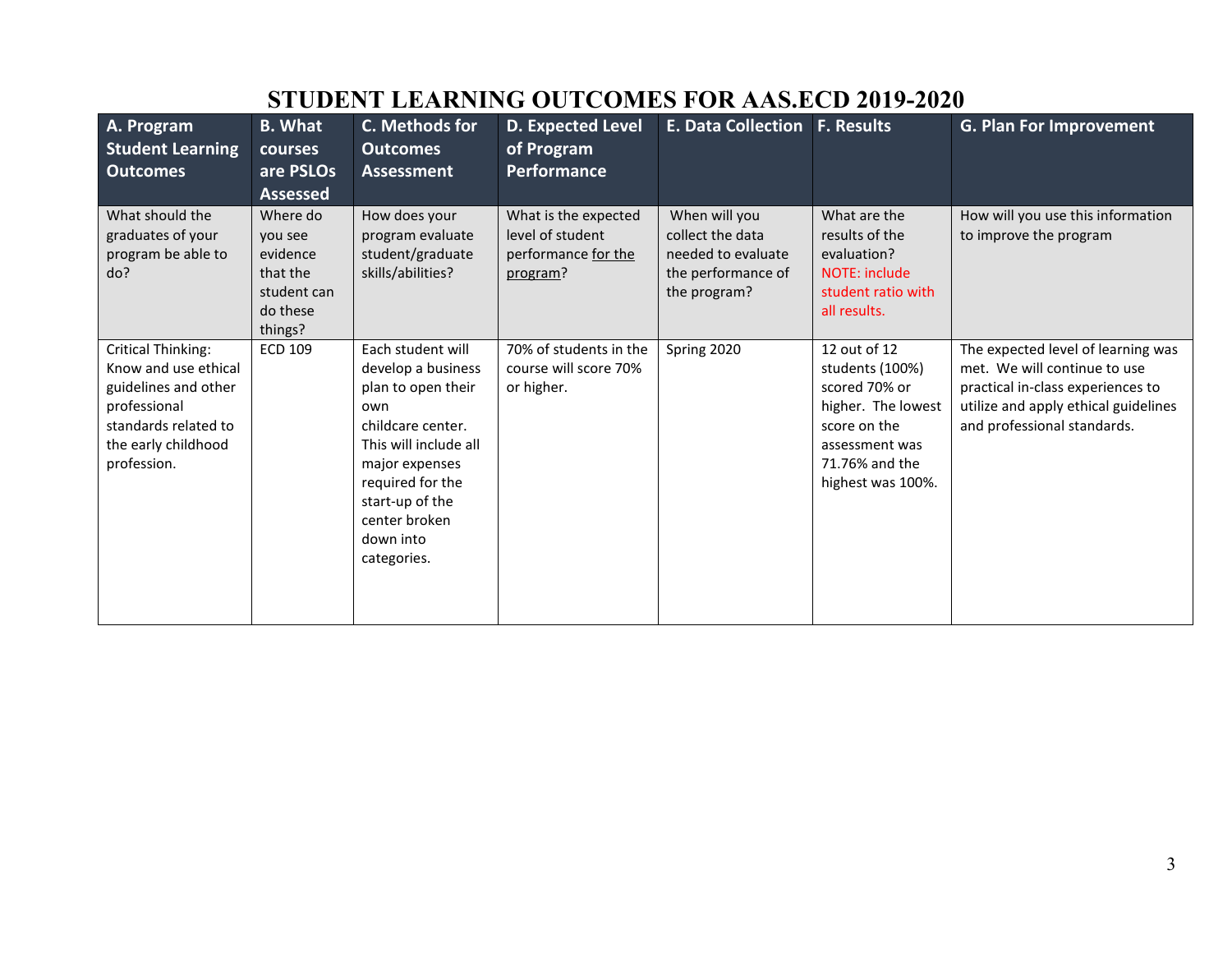| A. Program<br><b>Student Learning</b><br><b>Outcomes</b>                                                                                                             | <b>B.</b> What<br>courses<br>are PSLOs<br><b>Assessed</b>                         | C. Methods for<br><b>Outcomes</b><br>Assessment                                                                                      | <b>D. Expected Level</b><br>of Program<br><b>Performance</b>                | <b>E. Data Collection F. Results</b>                                                          |                                                                                                                         | <b>G. Plan For Improvement</b>                                                                                        |
|----------------------------------------------------------------------------------------------------------------------------------------------------------------------|-----------------------------------------------------------------------------------|--------------------------------------------------------------------------------------------------------------------------------------|-----------------------------------------------------------------------------|-----------------------------------------------------------------------------------------------|-------------------------------------------------------------------------------------------------------------------------|-----------------------------------------------------------------------------------------------------------------------|
| What should the<br>graduates of your<br>program be able to<br>do?                                                                                                    | Where do<br>you see<br>evidence<br>that the<br>student can<br>do these<br>things? | How does your<br>program evaluate<br>student/graduate<br>skills/abilities?                                                           | What is the expected<br>level of student<br>performance for the<br>program? | When will you<br>collect the data<br>needed to evaluate<br>the performance of<br>the program? | What are the<br>results of the<br>evaluation?<br>NOTE: include<br>student ratio with<br>all results.                    | How will you use this information<br>to improve the program                                                           |
| <b>Oral Communication:</b><br>Know about,<br>understand, and<br>value the importance<br>and complex<br>characteristics of<br>children's families<br>and communities. | <b>ECD 108</b>                                                                    | Students will apply<br>what they have<br>learned about<br>engaging families to<br>develop and<br>present a workshop<br>for families. | 70% of the students<br>will receive 70% or<br>higher.                       | Fall 2019                                                                                     | 12 out of 12<br>(100%) scored a<br>70% or higher.<br>The lowest score<br>was 85%, and the<br>highest score was<br>100%. | The expected level of learning was<br>met. We will continue to address<br>current issues facing families in<br>class. |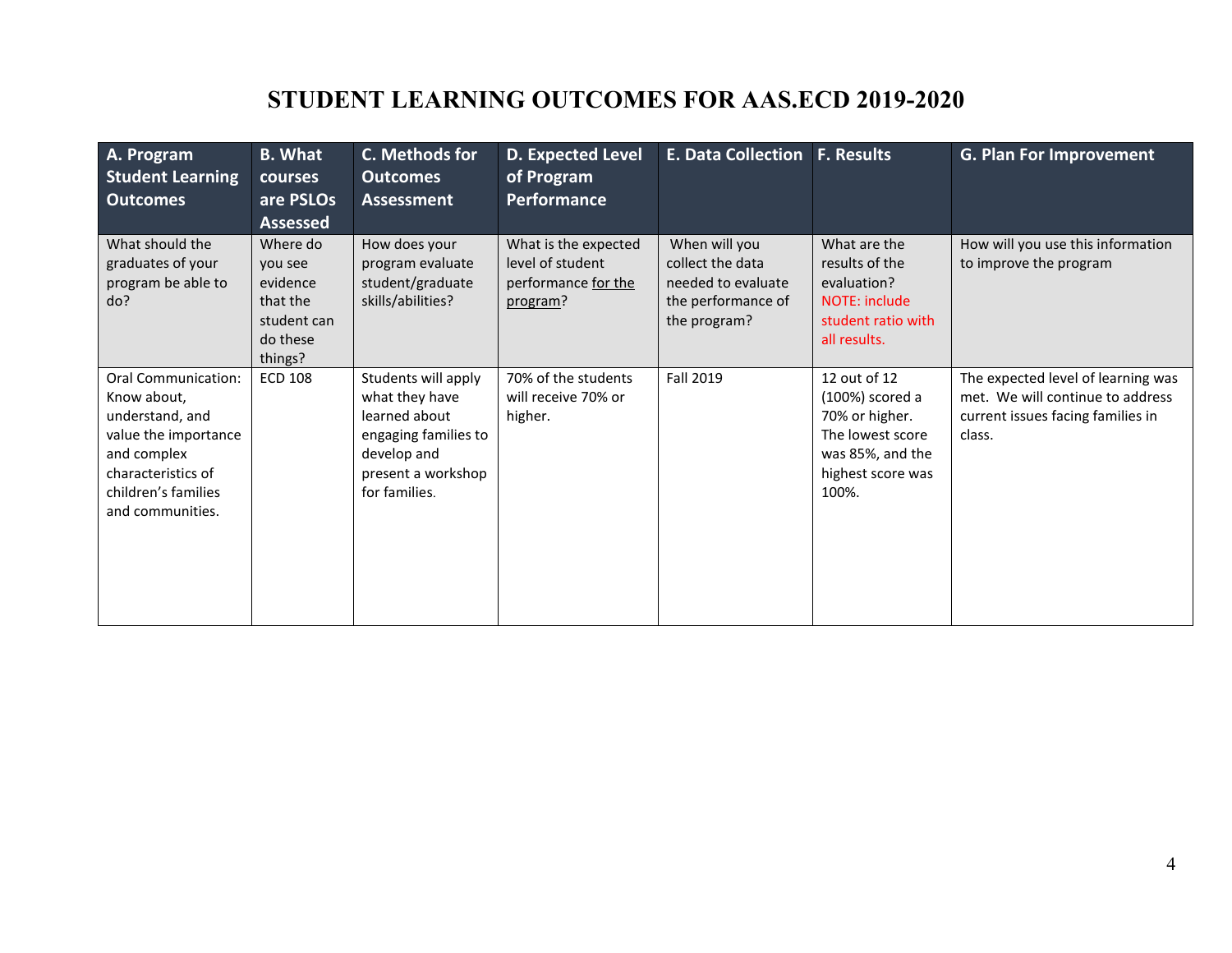| A. Program<br><b>Student Learning</b><br><b>Outcomes</b>                                                                                                             | <b>B. What</b><br>courses<br>are PSLOs<br><b>Assessed</b>                         | C. Methods for<br><b>Outcomes</b><br><b>Assessment</b>                                                                                  | <b>D. Expected Level</b><br>of Program<br><b>Performance</b>                | <b>E. Data Collection F. Results</b>                                                          |                                                                                                                            | <b>G. Plan For Improvement</b>                                                                                            |
|----------------------------------------------------------------------------------------------------------------------------------------------------------------------|-----------------------------------------------------------------------------------|-----------------------------------------------------------------------------------------------------------------------------------------|-----------------------------------------------------------------------------|-----------------------------------------------------------------------------------------------|----------------------------------------------------------------------------------------------------------------------------|---------------------------------------------------------------------------------------------------------------------------|
| What should the<br>graduates of your<br>program be able to<br>do?                                                                                                    | Where do<br>vou see<br>evidence<br>that the<br>student can<br>do these<br>things? | How does your<br>program evaluate<br>student/graduate<br>skills/abilities?                                                              | What is the expected<br>level of student<br>performance for the<br>program? | When will you<br>collect the data<br>needed to evaluate<br>the performance of<br>the program? | What are the<br>results of the<br>evaluation?<br><b>NOTE: include</b><br>student ratio with<br>all results.                | How will you use this information<br>to improve the program                                                               |
| <b>Oral Communication:</b><br>Know about,<br>understand, and<br>value the importance<br>and complex<br>characteristics of<br>children's families<br>and communities. | <b>ECD 252</b>                                                                    | Each student will<br>plan, develop, and<br>present a power<br>point presentation<br>on a family diversity<br>or multicultural<br>issue. | 70% of the students<br>will receive 70% or<br>higher.                       | Spring 2020                                                                                   | 12 out of 12<br>(100%) scored a<br>70% or higher.<br>The lowest score<br>was 78.57%, and<br>the highest score<br>was 100%. | The expected level of learning was<br>met. We will continue to address<br>current issues facing families in the<br>class. |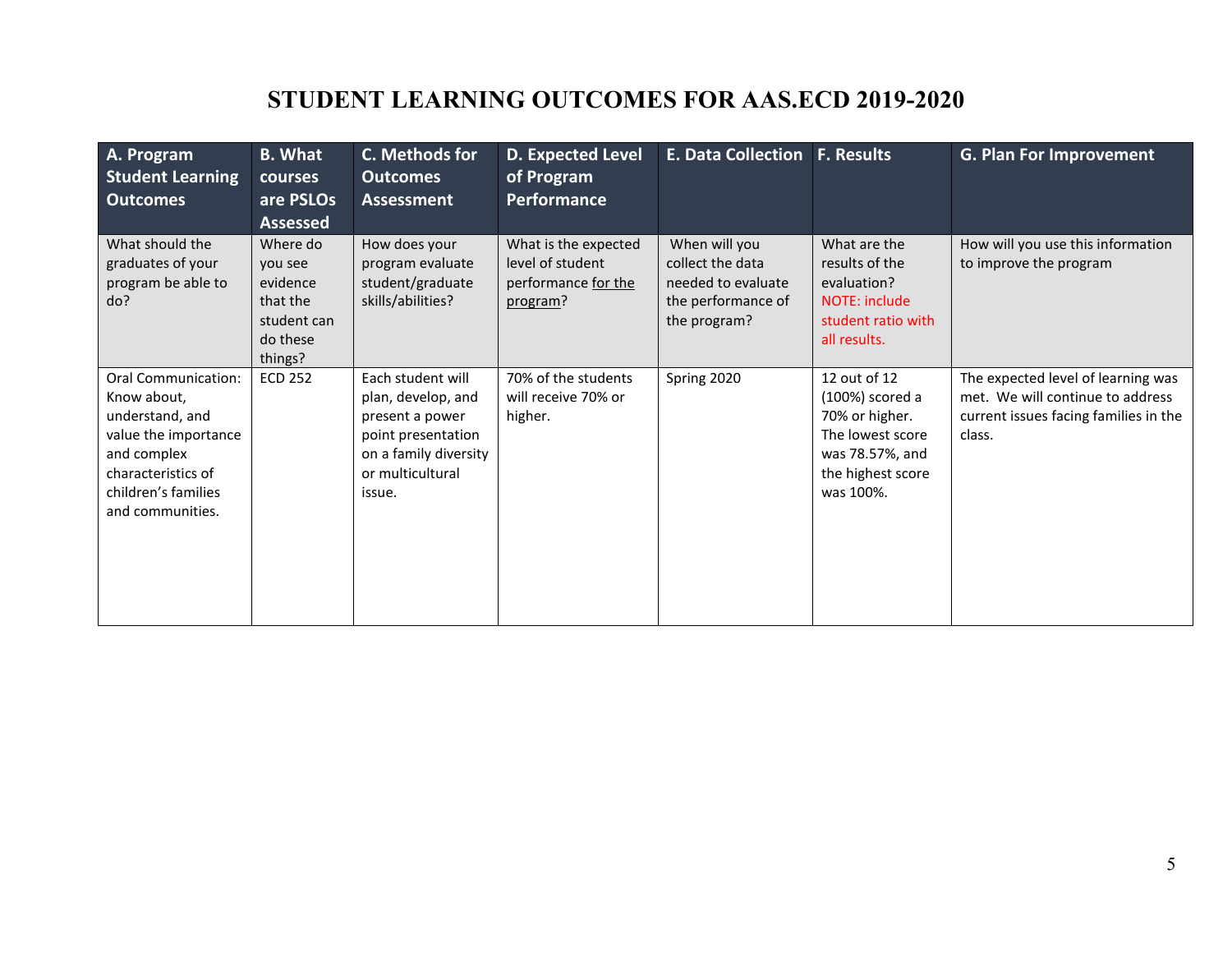| A. Program<br><b>Student Learning</b>                                                                                                                                         | <b>B.</b> What<br>courses                                                         | C. Methods for<br><b>Outcomes</b>                                                                                                                                                                      | <b>D. Expected Level</b><br>of Program                                      | <b>E. Data Collection F. Results</b>                                                          |                                                                                                                                                                                                                                         | <b>G. Plan For Improvement</b>                                                                                                                                                                                                                                                                                                                                                                                                                                                       |
|-------------------------------------------------------------------------------------------------------------------------------------------------------------------------------|-----------------------------------------------------------------------------------|--------------------------------------------------------------------------------------------------------------------------------------------------------------------------------------------------------|-----------------------------------------------------------------------------|-----------------------------------------------------------------------------------------------|-----------------------------------------------------------------------------------------------------------------------------------------------------------------------------------------------------------------------------------------|--------------------------------------------------------------------------------------------------------------------------------------------------------------------------------------------------------------------------------------------------------------------------------------------------------------------------------------------------------------------------------------------------------------------------------------------------------------------------------------|
| Outcomes                                                                                                                                                                      | are PSLOs                                                                         | <b>Assessment</b>                                                                                                                                                                                      | Performance                                                                 |                                                                                               |                                                                                                                                                                                                                                         |                                                                                                                                                                                                                                                                                                                                                                                                                                                                                      |
|                                                                                                                                                                               | <b>Assessed</b>                                                                   |                                                                                                                                                                                                        |                                                                             |                                                                                               |                                                                                                                                                                                                                                         |                                                                                                                                                                                                                                                                                                                                                                                                                                                                                      |
| What should the<br>graduates of your<br>program be able to<br>do?                                                                                                             | Where do<br>vou see<br>evidence<br>that the<br>student can<br>do these<br>things? | How does your<br>program evaluate<br>student/graduate<br>skills/abilities?                                                                                                                             | What is the expected<br>level of student<br>performance for the<br>program? | When will you<br>collect the data<br>needed to evaluate<br>the performance of<br>the program? | What are the<br>results of the<br>evaluation?<br><b>NOTE: include</b><br>student ratio with<br>all results.                                                                                                                             | How will you use this information<br>to improve the program                                                                                                                                                                                                                                                                                                                                                                                                                          |
| Information Literacy:<br>Identify observation,<br>documentation, and<br>other forms of<br>assessment as<br>central to the<br>practice of early<br>childhood<br>professionals. | <b>ECD 102</b>                                                                    | Students will<br>interview two<br>parents of different<br>ethnic or cultural<br>backgrounds who<br>have children<br>between the ages<br>of birth and 4 years<br>concerning child<br>rearing practices. | 70% of the students<br>will receive 70% or<br>higher.                       | <b>Fall 2020</b><br>Spring 2021                                                               | 8 out of 10 (80%)<br>scored a 70% or<br>higher. The lowest<br>score was 50%,<br>and the highest<br>score was 100%.<br>8 of the 11 (73%)<br>scored a 70% or<br>higher. The lowest<br>score was 50% and<br>the highest score<br>was 100%. | The expected level of learning was<br>met. We will continue to engage<br>students in using various methods<br>of documentation to gather<br>developmentally appropriate<br>information about children and<br>families. Also, students will be<br>given the opportunity to submit his<br>or her interviews early. If a<br>student chooses to do so, the<br>instructor will provide feedback,<br>and the student will be able to<br>make any necessary changes<br>before the due date. |
|                                                                                                                                                                               |                                                                                   |                                                                                                                                                                                                        |                                                                             | Spring 2021 (Dual<br>Enrollment)                                                              | 3 of the 3 (100%)<br>scored 100%.                                                                                                                                                                                                       |                                                                                                                                                                                                                                                                                                                                                                                                                                                                                      |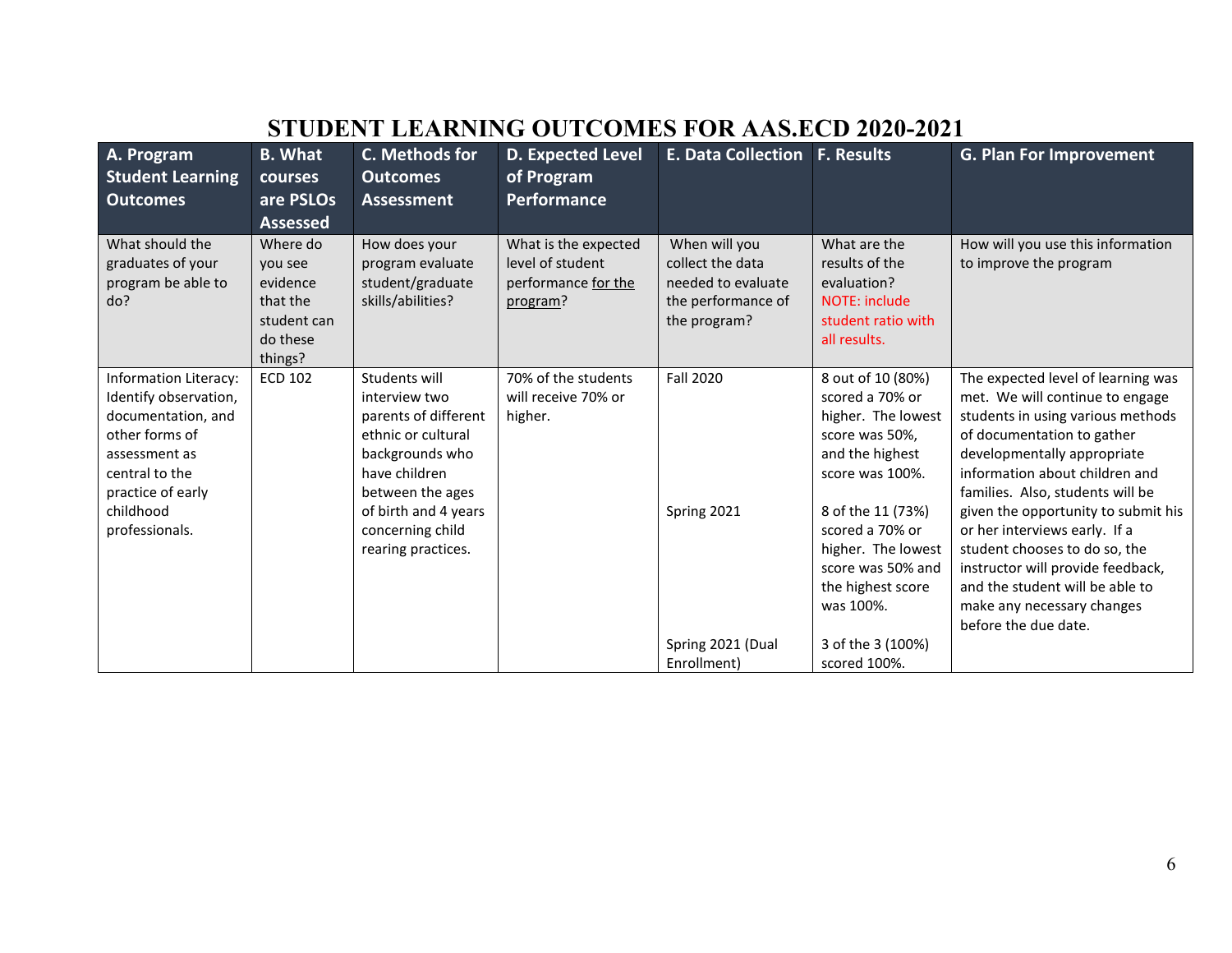| A. Program<br><b>Student Learning</b><br><b>Outcomes</b>                                                                                                                             | <b>B.</b> What<br>courses<br>are PSLOs<br><b>Assessed</b>                         | C. Methods for<br><b>Outcomes</b><br><b>Assessment</b>                                                                             | <b>D. Expected Level</b><br>of Program<br><b>Performance</b>                | E. Data Collection   F. Results                                                               |                                                                                                                                                                                                                                                                                                         | <b>G. Plan For Improvement</b>                                                                                                                                                                                                                                                                                                         |
|--------------------------------------------------------------------------------------------------------------------------------------------------------------------------------------|-----------------------------------------------------------------------------------|------------------------------------------------------------------------------------------------------------------------------------|-----------------------------------------------------------------------------|-----------------------------------------------------------------------------------------------|---------------------------------------------------------------------------------------------------------------------------------------------------------------------------------------------------------------------------------------------------------------------------------------------------------|----------------------------------------------------------------------------------------------------------------------------------------------------------------------------------------------------------------------------------------------------------------------------------------------------------------------------------------|
| What should the<br>graduates of your<br>program be able to<br>do?                                                                                                                    | Where do<br>you see<br>evidence<br>that the<br>student can<br>do these<br>things? | How does your<br>program evaluate<br>student/graduate<br>skills/abilities?                                                         | What is the expected<br>level of student<br>performance for the<br>program? | When will you<br>collect the data<br>needed to evaluate<br>the performance of<br>the program? | What are the<br>results of the<br>evaluation?<br><b>NOTE: include</b><br>student ratio with<br>all results.                                                                                                                                                                                             | How will you use this information<br>to improve the program                                                                                                                                                                                                                                                                            |
| <b>Information Literacy:</b><br>Identify observation,<br>documentation, and<br>other forms of<br>assessment as<br>central to the<br>practice of early<br>childhood<br>professionals. | <b>ECD 105</b>                                                                    | Students will<br>develop a brochure<br>and presentation to<br>inform families of<br>ways to utilize<br>positive child<br>guidance. | 70% of the students<br>will receive 70% or<br>higher.                       | <b>Fall 2020</b><br>Spring 2021                                                               | 8 out of 9 (88%)<br>scored a 70% or<br>higher. The lowest<br>score was 64%,<br>and the highest<br>score was 100%.<br>The average score<br>was 94%.<br>6 out of 7 (85%)<br>scored a 70% or<br>higher. The lowest<br>score was 42% and<br>the highest score<br>was 100%. The<br>average score was<br>85%. | The expected level of learning was<br>met. We will continue to engage<br>students in using various methods<br>of documentation to gather<br>developmentally appropriate<br>information about children and<br>families. In the next cycle, the<br>benchmark is being increased to<br>75% of the students will receive<br>79% or higher. |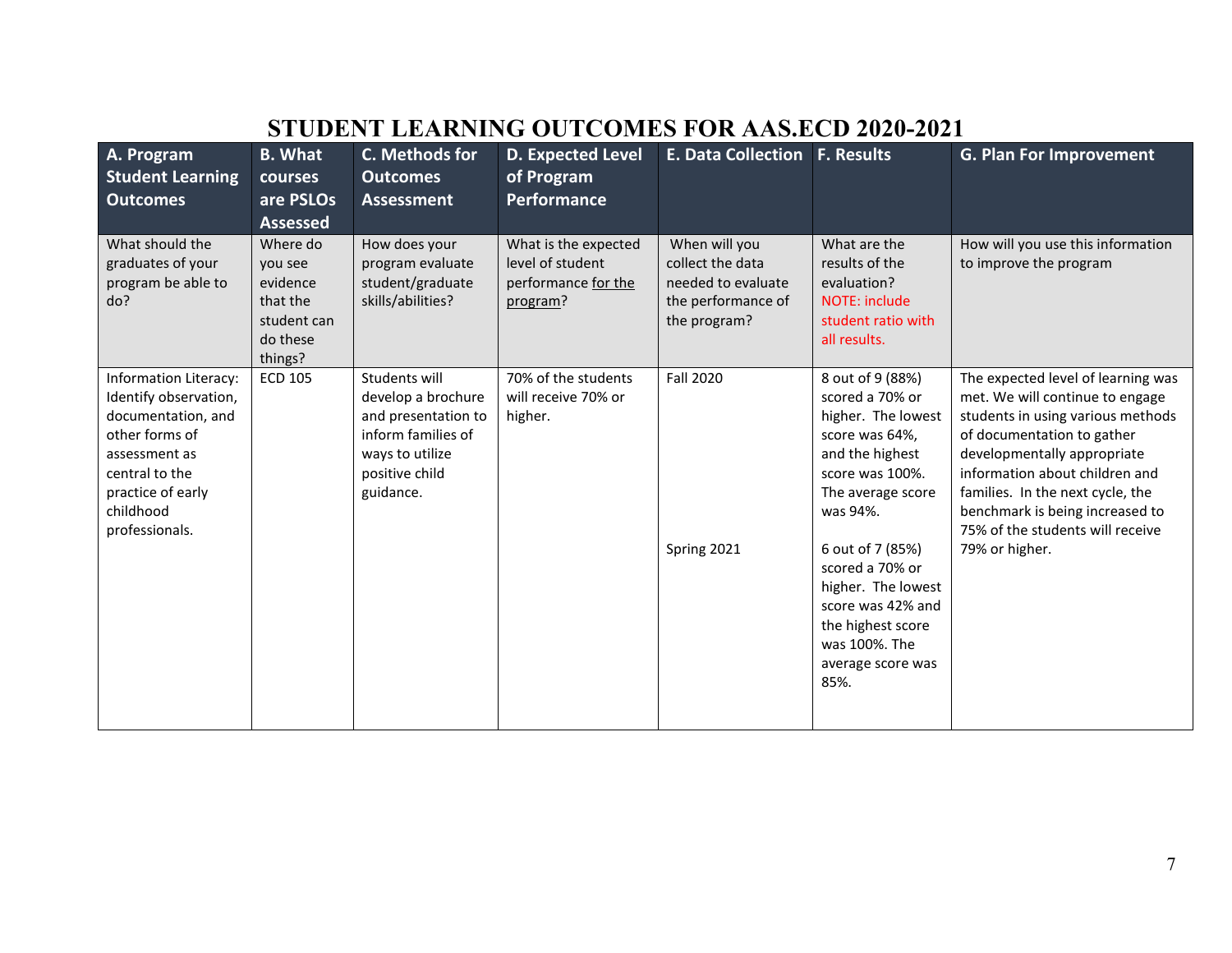| A. Program<br><b>Student Learning</b><br><b>Outcomes</b>                                                                                                                      | <b>B.</b> What<br><b>courses</b><br>are PSLOs<br><b>Assessed</b>                  | C. Methods for<br><b>Outcomes</b><br><b>Assessment</b>                                                                                                                                                                                                                           | <b>D. Expected Level</b><br>of Program<br><b>Performance</b>                | <b>E. Data Collection F. Results</b>                                                          |                                                                                                                                                                                                                                                                                                         | <b>G. Plan For Improvement</b>                                                                                                                                                                                                                                                                                                                                                                                                                                                                                                                                                         |
|-------------------------------------------------------------------------------------------------------------------------------------------------------------------------------|-----------------------------------------------------------------------------------|----------------------------------------------------------------------------------------------------------------------------------------------------------------------------------------------------------------------------------------------------------------------------------|-----------------------------------------------------------------------------|-----------------------------------------------------------------------------------------------|---------------------------------------------------------------------------------------------------------------------------------------------------------------------------------------------------------------------------------------------------------------------------------------------------------|----------------------------------------------------------------------------------------------------------------------------------------------------------------------------------------------------------------------------------------------------------------------------------------------------------------------------------------------------------------------------------------------------------------------------------------------------------------------------------------------------------------------------------------------------------------------------------------|
| What should the<br>graduates of your<br>program be able to<br>do?                                                                                                             | Where do<br>you see<br>evidence<br>that the<br>student can<br>do these<br>things? | How does your<br>program evaluate<br>student/graduate<br>skills/abilities?                                                                                                                                                                                                       | What is the expected<br>level of student<br>performance for the<br>program? | When will you<br>collect the data<br>needed to evaluate<br>the performance of<br>the program? | What are the<br>results of the<br>evaluation?<br><b>NOTE: include</b><br>student ratio with<br>all results.                                                                                                                                                                                             | How will you use this information<br>to improve the program                                                                                                                                                                                                                                                                                                                                                                                                                                                                                                                            |
| Information Literacy:<br>Identify observation,<br>documentation, and<br>other forms of<br>assessment as<br>central to the<br>practice of early<br>childhood<br>professionals. | <b>ECD 107</b>                                                                    | Students will locate<br>a developmentally<br>appropriate activity<br>that parents of<br>children with<br>special needs can<br>use to help their<br>children continue to<br>progress while at<br>home during<br>unexpected events<br>such as the current<br>COVID-19<br>pandemic. | 70% of the students<br>will receive 70% or<br>higher.                       | <b>Fall 2020</b><br>Spring 2021                                                               | 4 out of 9 (44%)<br>scored a 70% or<br>higher. The lowest<br>score was 20%,<br>and the highest<br>score was 100%.<br>The average score<br>was 69%.<br>7 out of 9 (78%)<br>scored a 70% or<br>higher. The lowest<br>score was 20% and<br>the highest score<br>was 100%. The<br>average score was<br>82%. | The expected level of learning was<br>not met. We will continue to<br>engage students in using various<br>methods of documentation to<br>gather developmentally<br>appropriate information about<br>children and families.<br>In order to improve student<br>performance, the instructor<br>modified the number of activities<br>that were due each week.<br>The expected level of learning was<br>met.<br>We will continue to engage<br>students in using various methods<br>of documentation to gather<br>developmentally appropriate<br>information about children and<br>families. |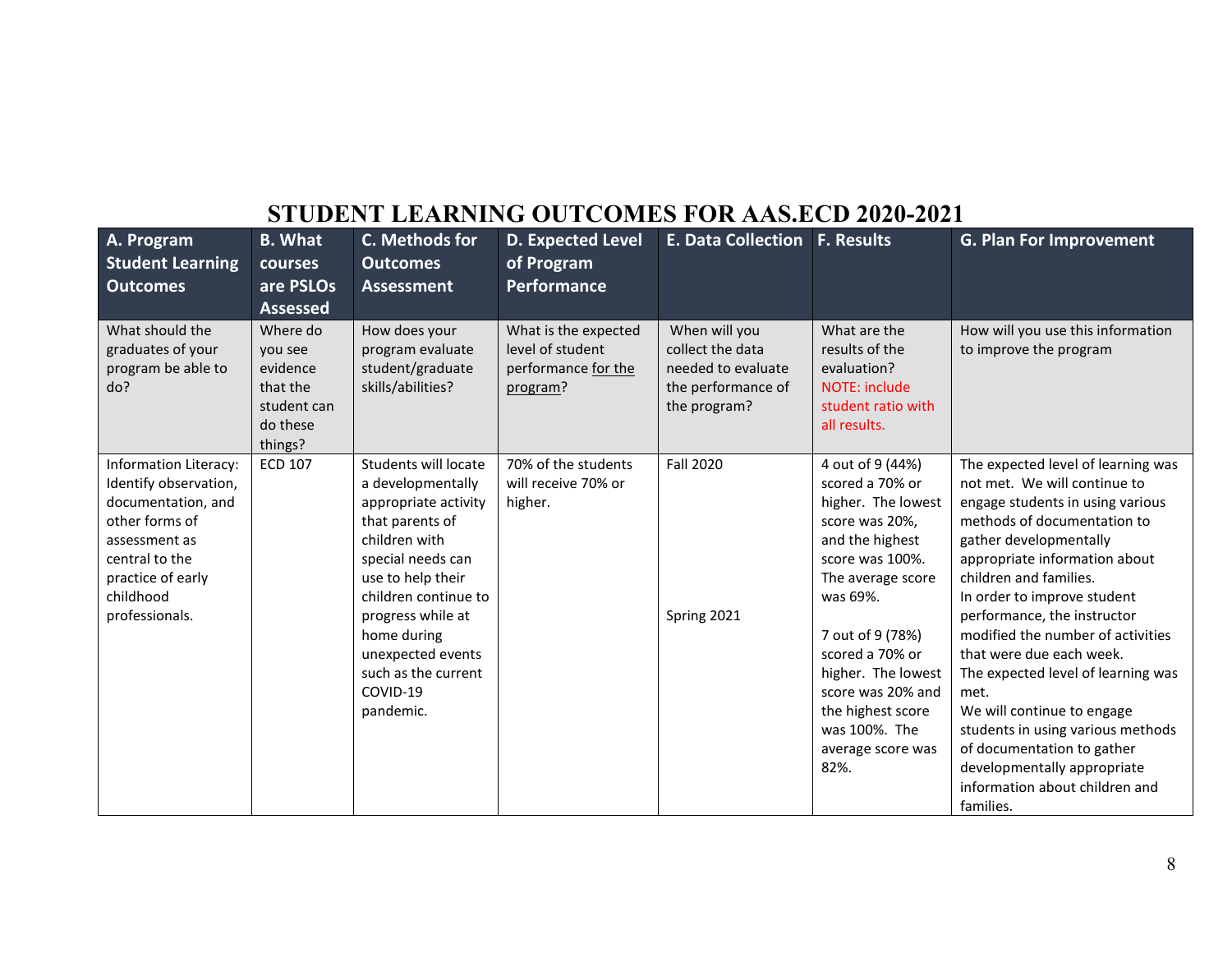| A. Program<br><b>Student Learning</b><br><b>Outcomes</b>                                                                                                                                                                                                                | <b>B.</b> What<br>courses<br>are PSLOs<br><b>Assessed</b>                         | C. Methods for<br><b>Outcomes</b><br><b>Assessment</b>                     | <b>D. Expected Level</b><br>of Program<br><b>Performance</b>                | <b>E. Data Collection</b>                                                                     | <b>F. Results</b>                                                                                                                                    | <b>G. Plan For Improvement</b>                                                                                                                                                                                                                                                                                                                                                                                                        |
|-------------------------------------------------------------------------------------------------------------------------------------------------------------------------------------------------------------------------------------------------------------------------|-----------------------------------------------------------------------------------|----------------------------------------------------------------------------|-----------------------------------------------------------------------------|-----------------------------------------------------------------------------------------------|------------------------------------------------------------------------------------------------------------------------------------------------------|---------------------------------------------------------------------------------------------------------------------------------------------------------------------------------------------------------------------------------------------------------------------------------------------------------------------------------------------------------------------------------------------------------------------------------------|
| What should the<br>graduates of your<br>program be able to<br>do?                                                                                                                                                                                                       | Where do<br>you see<br>evidence<br>that the<br>student can<br>do these<br>things? | How does your<br>program evaluate<br>student/graduate<br>skills/abilities? | What is the expected<br>level of student<br>performance for the<br>program? | When will you<br>collect the data<br>needed to evaluate<br>the performance of<br>the program? | What are the<br>results of the<br>evaluation?<br>NOTE: include<br>student ratio with<br>all results.                                                 | How will you use this information<br>to improve the program                                                                                                                                                                                                                                                                                                                                                                           |
| Written<br>Communication:<br>Utilize a wide array<br>of developmentally<br>appropriate<br>approaches,<br>instructional<br>strategies, and tools<br>to connect with<br>children and families<br>and positively<br>influence each child's<br>development and<br>learning. | <b>ECD 237</b>                                                                    | Students will create<br>a developmentally<br>appropriate<br>thematic unit. | 70% of the students<br>will receive 70% or<br>higher.                       | <b>Fall 2020</b>                                                                              | 9 out of 13 (69%)<br>scored a 70% or<br>higher. The lowest<br>score was 8.86%<br>and the highest<br>score was 100%.<br>The average score<br>was 87%. | The expected level of learning was<br>not met. We will continue to<br>engage students in using<br>instructional strategies and tools to<br>develop a thematic unit.<br>Each student will be given the<br>opportunity to submit his or her<br>thematic unit early. If a student<br>chooses to do so, the instructor<br>will provide feedback, and the<br>student will be able to make any<br>necessary changes before the due<br>date. |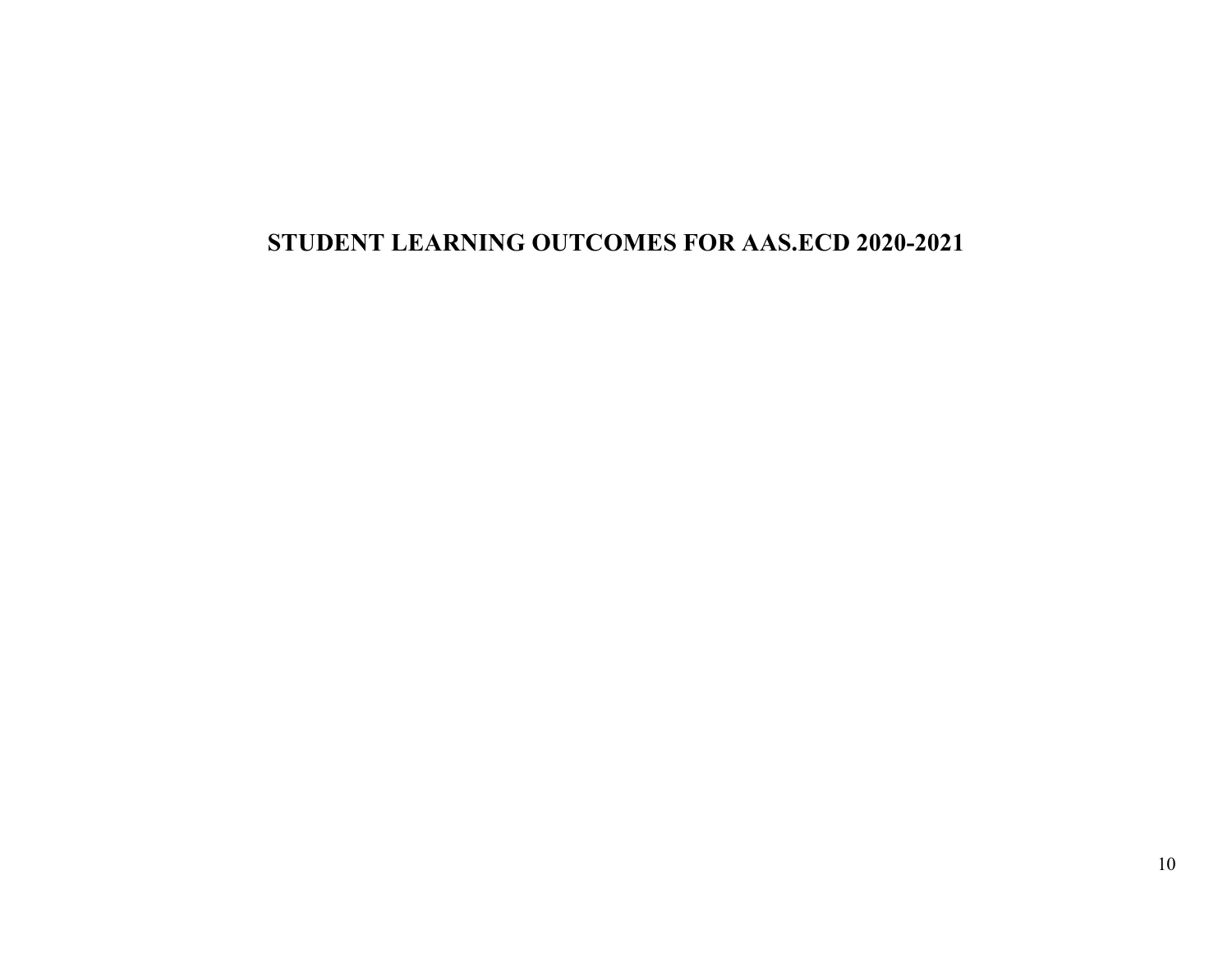| A. Program<br><b>Student Learning</b><br><b>Outcomes</b>                                                                                                           | <b>B.</b> What<br>courses<br>are PSLOs<br><b>Assessed</b>                         | C. Methods for<br><b>Outcomes</b><br><b>Assessment</b>                                                             | <b>D. Expected Level</b><br>of Program<br>Performance                       | E. Data Collection F. Results                                                                 |                                                                                                                                                    | <b>G. Plan For Improvement</b>                                                                                                                                                                                                                                         |
|--------------------------------------------------------------------------------------------------------------------------------------------------------------------|-----------------------------------------------------------------------------------|--------------------------------------------------------------------------------------------------------------------|-----------------------------------------------------------------------------|-----------------------------------------------------------------------------------------------|----------------------------------------------------------------------------------------------------------------------------------------------------|------------------------------------------------------------------------------------------------------------------------------------------------------------------------------------------------------------------------------------------------------------------------|
| What should the<br>graduates of your<br>program be able to<br>do?                                                                                                  | Where do<br>you see<br>evidence<br>that the<br>student can<br>do these<br>things? | How does your<br>program evaluate<br>student/graduate<br>skills/abilities?                                         | What is the expected<br>level of student<br>performance for the<br>program? | When will you<br>collect the data<br>needed to evaluate<br>the performance of<br>the program? | What are the<br>results of the<br>evaluation?<br>NOTE: include<br>student ratio with<br>all results.                                               | How will you use this information<br>to improve the program                                                                                                                                                                                                            |
| Written<br>Communication:<br>Utilize a wide array<br>of developmentally<br>appropriate<br>approaches,<br>instructional<br>strategies, and tools<br>to connect with | <b>ECD 243</b>                                                                    | Students will write<br>weekly reflective<br>journals of their<br>experiences in their<br>field placement<br>sight. | 70% of the students<br>will receive 70% or<br>higher.                       | <b>Fall 2020</b>                                                                              | 5 out of 5 (100%)<br>scored a 70% or<br>higher. The lowest<br>score was 89% and<br>the highest score<br>was 100%. The<br>average score was<br>94%. | The expected level of learning was<br>met. We will continue to engage<br>students in using tools to reflect on<br>practice to connect with children.<br>In the next cycle, the benchmark<br>will be increased to 75% of the<br>students will receive 79% or<br>higher. |
| children and families<br>and positively<br>influence each child's<br>development and<br>learning.                                                                  |                                                                                   |                                                                                                                    | 75% of the students<br>will receive 79% or<br>higher.                       | Spring 2021                                                                                   | 9 out of 9 (100%)<br>scored a 79% or<br>higher. The lowest<br>score was 76% and<br>the highest score<br>was 100%. The<br>average score was<br>95%. | The expected level of learning was<br>met. We will continue to engage<br>students in using tools to reflect on<br>practice to connect with children.                                                                                                                   |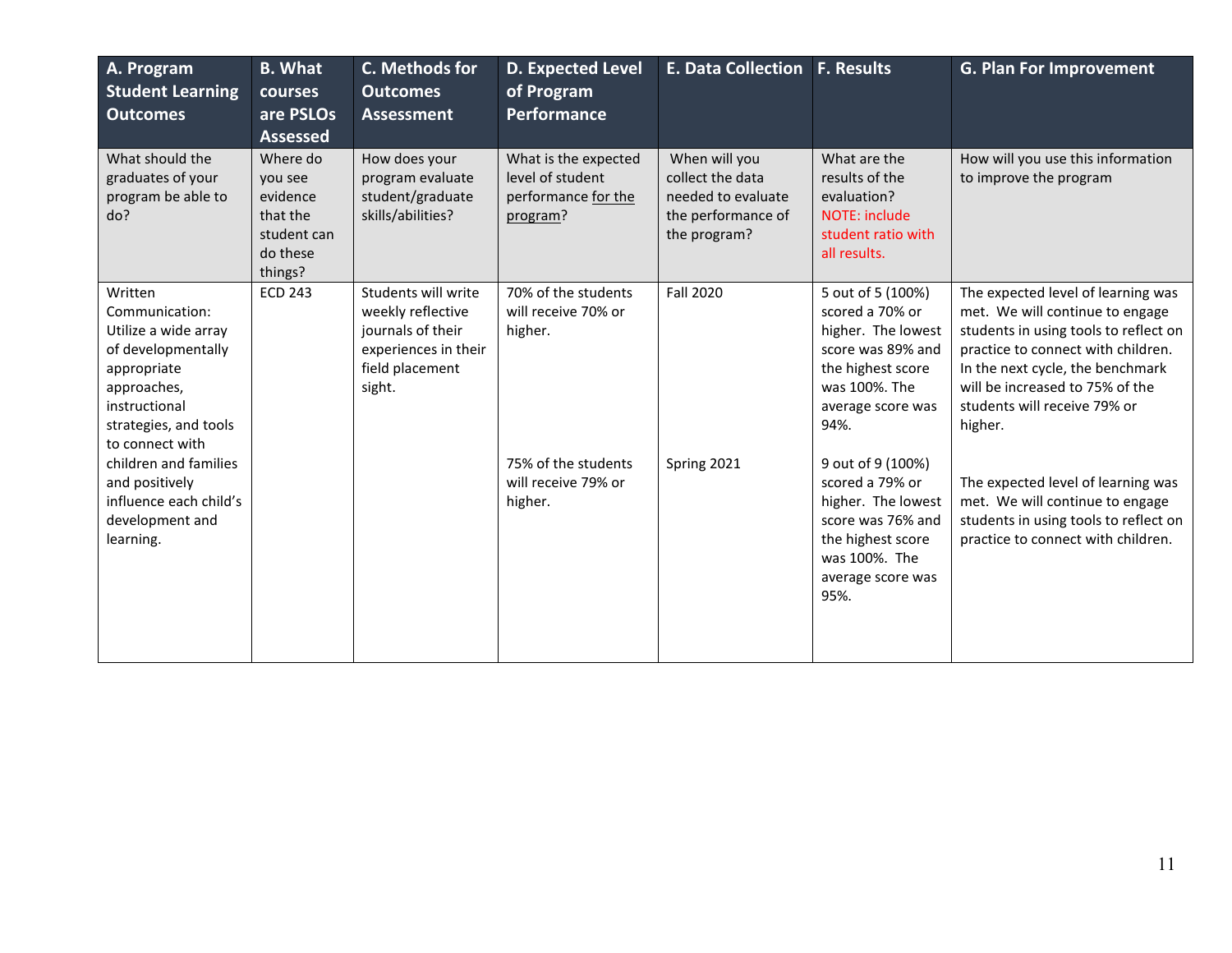#### **CONTINUOUS STUDENT IMPROVEMENT**

The AAS.ECE degree program was not offered until the 2019-2020 academic year. There is no data to compare to the last cycle.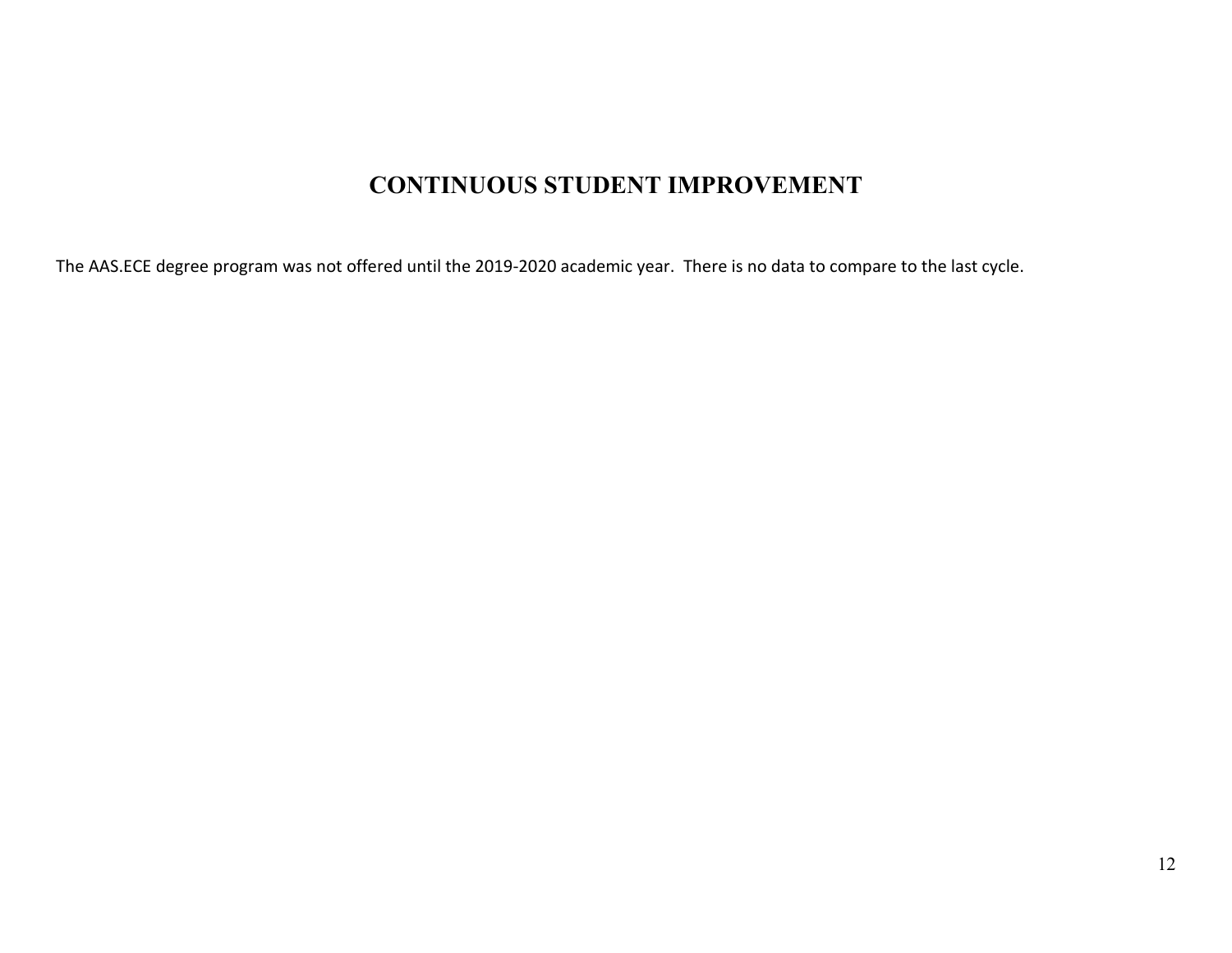#### **PROGRAM VITAL STATISCS**

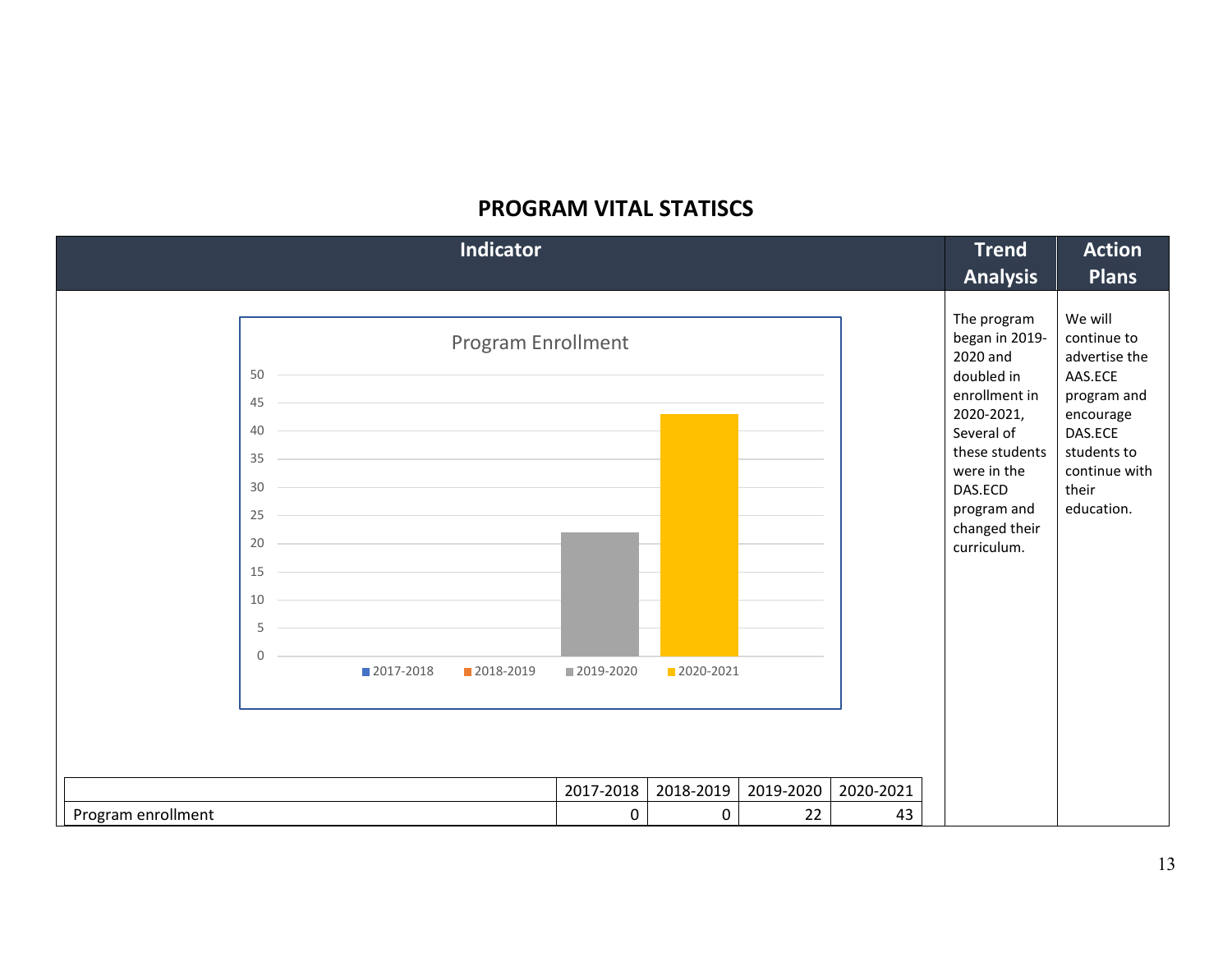| <b>Indicator</b>                                                                                                                                                                                                                                                                                   |                                           |             |           | <b>Trend</b><br><b>Analysis</b> | <b>Action</b><br><b>Plans</b>                                                                                                                         |
|----------------------------------------------------------------------------------------------------------------------------------------------------------------------------------------------------------------------------------------------------------------------------------------------------|-------------------------------------------|-------------|-----------|---------------------------------|-------------------------------------------------------------------------------------------------------------------------------------------------------|
| $100\%$ -<br>$90\%$<br>and the control of the control of the control of the control of the control of the control of the control of the<br>$80\% -$<br>$70\%$<br>$60\%$ –<br>$50\%$ $\overline{\phantom{}}$<br>$40\%$ $-$<br>$30\%$ $\qquad$<br>$20\%$<br>$10\%$<br>0%<br>■ 2017-2018<br>2018-2019 | Fall to Spring Persistence<br>■ 2019-2020 | ■ 2020-2021 |           | This has<br>remained<br>steady. | We will<br>continue to<br>reach out to<br>students<br>during early<br>registration to<br>insure they<br>complete the<br>AAS.ECE<br>degree<br>program. |
|                                                                                                                                                                                                                                                                                                    | 2017-2018                                 | 2018-2019   | 2019-2020 | 202                             |                                                                                                                                                       |
| Fall-to-Spring Persistence                                                                                                                                                                                                                                                                         | #DIV/0!                                   | #DIV/0!     | 68%       |                                 |                                                                                                                                                       |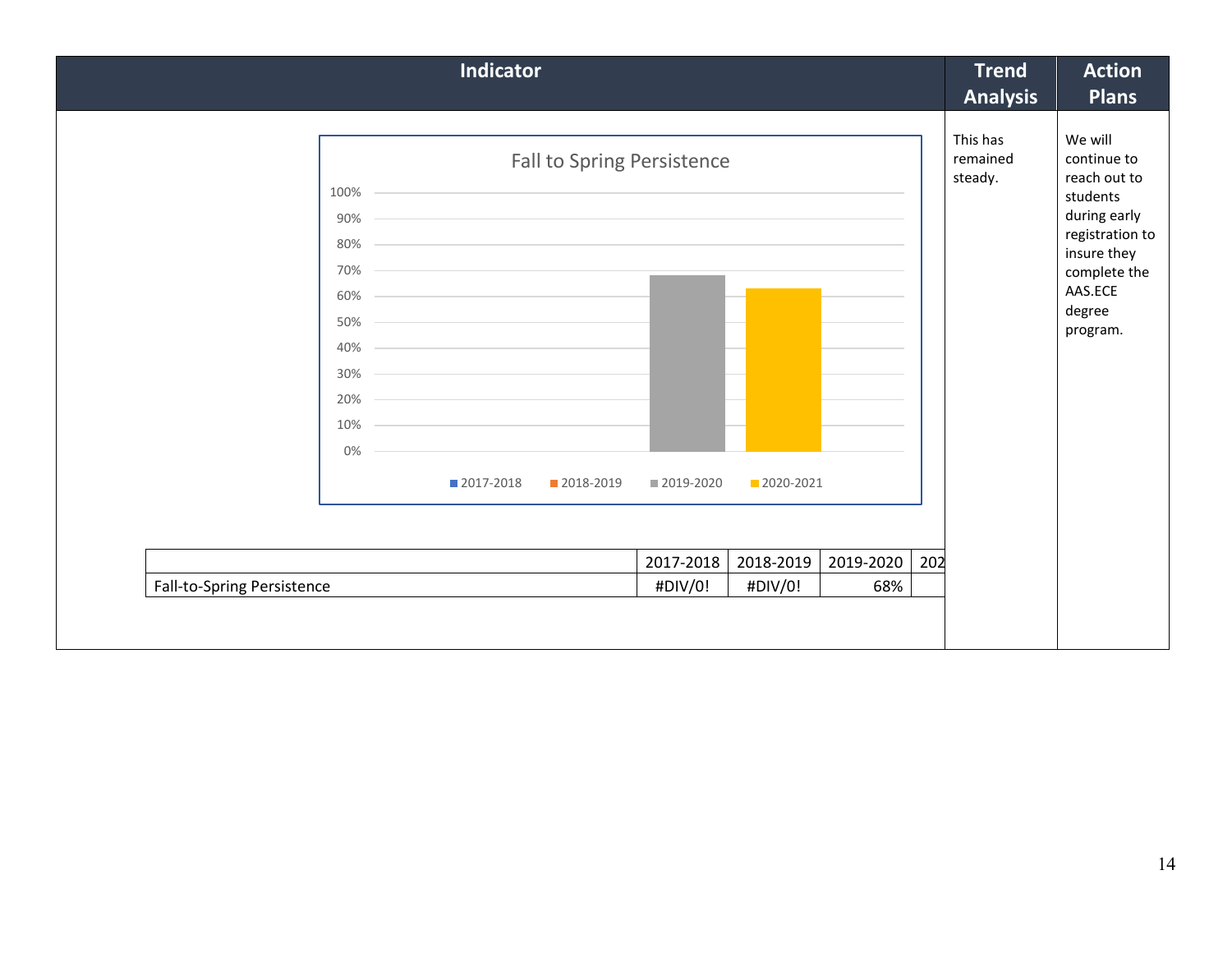| <b>Indicator</b>                                                                                                                                                                              |                                                                      |                                   |                     |                 | <b>Trend</b><br><b>Analysis</b>                                                                                                                                                                                                                                                                                                                                 | <b>Action</b><br><b>Plans</b>                                                                                                    |
|-----------------------------------------------------------------------------------------------------------------------------------------------------------------------------------------------|----------------------------------------------------------------------|-----------------------------------|---------------------|-----------------|-----------------------------------------------------------------------------------------------------------------------------------------------------------------------------------------------------------------------------------------------------------------------------------------------------------------------------------------------------------------|----------------------------------------------------------------------------------------------------------------------------------|
| $100.00\%$ –<br>90.00%<br>80.00%<br>70.00% -<br>60.00%<br>$50.00\%$ -<br>$40.00\%$ –<br>30.00%<br>20.00%<br>$10.00\%$ -<br>0.00%<br>2017-2018<br>■ 2018-2019<br><b>Fall-to-Fall Retention</b> | <b>Fall to Fall Retention</b><br>■ 2019-2020<br>2017-2018<br>#DIV/0! | 2020-2021<br>2018-2019<br>#DIV/0! | 2019-2020<br>45.45% | 202<br>$\Omega$ | The majority<br>of the<br>students in the<br>first AAS.ECE<br>cohort in<br>2019-2020<br>were May<br>2019 DAS.ECD<br>graduates. To<br>earn the<br>AAS.ECE, they<br>were only<br>required to<br>complete four<br>additional ECD<br>courses and<br>three general<br>education<br>courses. These<br>additional<br>courses were<br>completed in<br>two<br>semesters. | We plan to<br>have students<br>complete<br>courses in two<br>semesters to<br>allow them to<br>graduate in a<br>timely<br>manner. |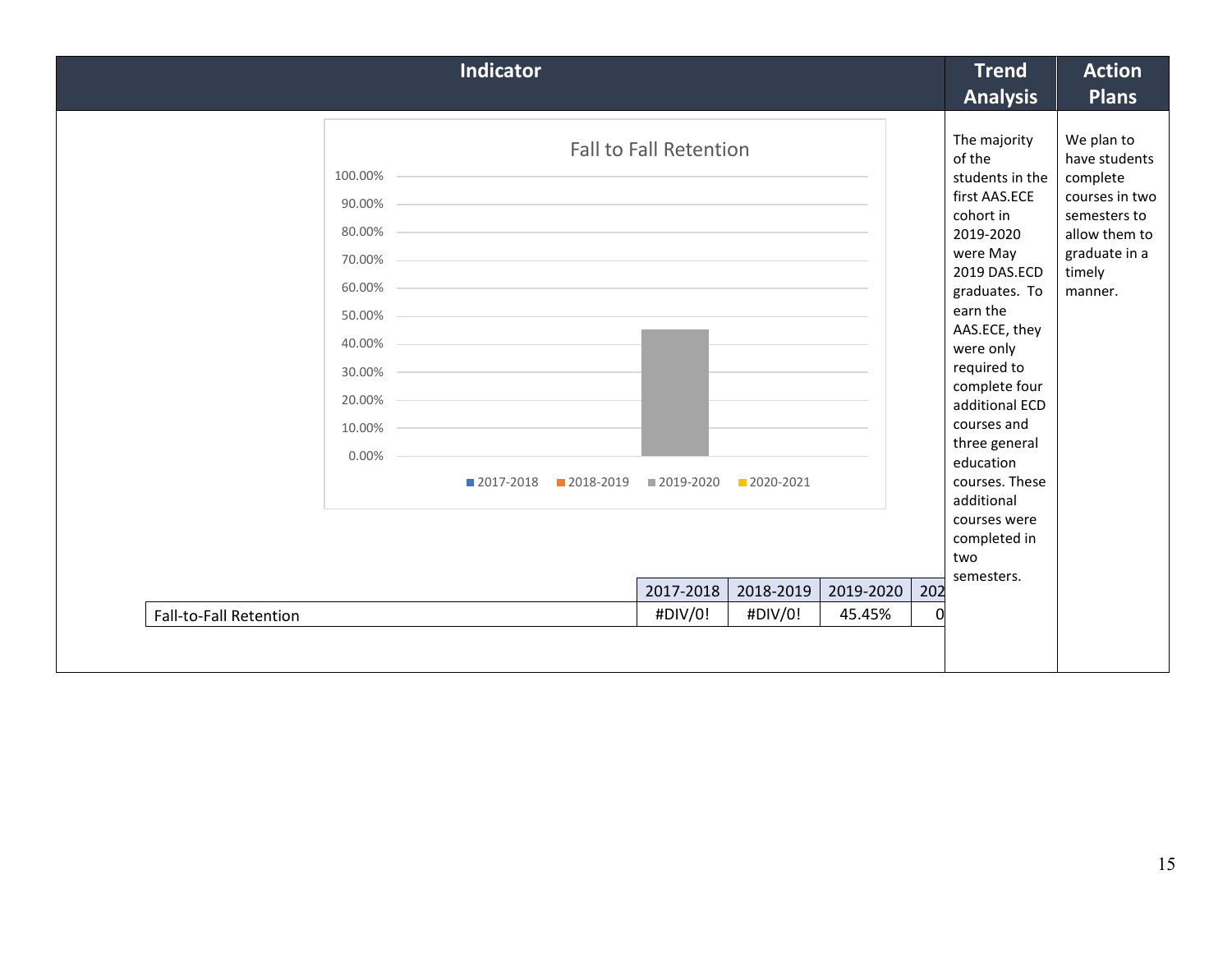|                                                                                                                                             |  |  | <b>Indicator</b> |           |           |           |                   | <b>Trend</b><br><b>Analysis</b>                                                                                                                                                                                                  | <b>Action</b><br><b>Plans</b>                                                                                         |
|---------------------------------------------------------------------------------------------------------------------------------------------|--|--|------------------|-----------|-----------|-----------|-------------------|----------------------------------------------------------------------------------------------------------------------------------------------------------------------------------------------------------------------------------|-----------------------------------------------------------------------------------------------------------------------|
| <b>Graduation Rates</b><br>100%<br>90%<br>80%<br>70%<br>60%<br>50%<br>40%<br>30%<br>20%<br>10%<br>0%<br>2018-2019<br>2019-2020<br>2017-2018 |  |  |                  |           | 2020-2021 |           | before<br>AAS.ECE | Many of the<br>students<br>enrolled in the<br>program in<br>both years<br>changed from<br>DAS.ECD to<br>AAS.ECE and it<br>will take time<br>for them to<br>complete<br>other courses<br>completing<br>courses in the<br>program. | When<br>students are<br>fully ready for<br>the AAS.ECE<br>courses, we<br>will insure<br>they graduate<br>in one year. |
|                                                                                                                                             |  |  |                  |           |           |           |                   |                                                                                                                                                                                                                                  |                                                                                                                       |
|                                                                                                                                             |  |  |                  | 2017-2018 | 2018-2019 | 2019-2020 | 2020-2021         |                                                                                                                                                                                                                                  |                                                                                                                       |
| <b>Graduation Rates</b>                                                                                                                     |  |  |                  | #DIV/0!   | #DIV/0!   | 41%       | 42%               |                                                                                                                                                                                                                                  |                                                                                                                       |